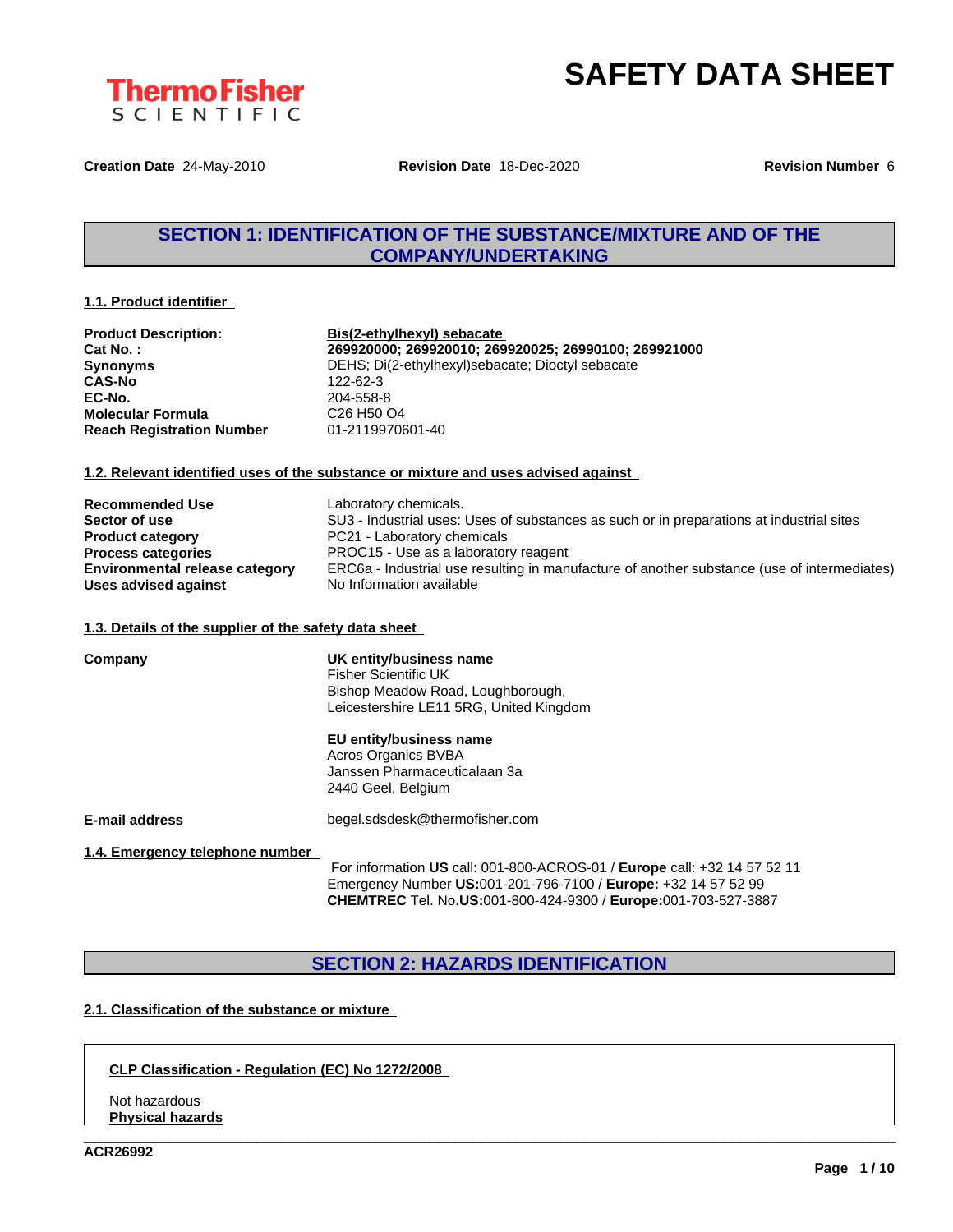Based on available data, the classification criteria are not met

#### **Health hazards**

Based on available data, the classification criteria are not met

#### **Environmental hazards**

Based on available data, the classification criteria are not met

*Full text of Hazard Statements: see section 16*

#### **2.2. Label elements**

#### **Hazard Statements**

#### **Precautionary Statements**

#### **2.3. Other hazards**

Substance is not considered persistent, bioaccumulative and toxic (PBT) / very persistent and very bioaccumulative (vPvB)

Toxic to terrestrial vertebrates

### **SECTION 3: COMPOSITION/INFORMATION ON INGREDIENTS**

#### **3.1. Substances**

| Component                              | <b>CAS-No</b> | EC-No.            | Weight % | CLP Classification - Regulation (EC) No<br>1272/2008 |
|----------------------------------------|---------------|-------------------|----------|------------------------------------------------------|
| Decanoic acid, bis(2-ethylhexyl) ester | 122-62-3      | EEC No. 204-558-8 | u⊬<br>ົບ |                                                      |

| <b>Reach Registration Number</b> | -2119970601-40<br>- 11 |
|----------------------------------|------------------------|
|----------------------------------|------------------------|

*Full text of Hazard Statements: see section 16*

### **SECTION 4: FIRST AID MEASURES**

#### **4.1. Description of first aid measures**

| <b>Eve Contact</b>  | Rinse immediately with plenty of water, also under the eyelids, for at least 15 minutes. Get<br>medical attention.         |
|---------------------|----------------------------------------------------------------------------------------------------------------------------|
| <b>Skin Contact</b> | Wash off immediately with plenty of water for at least 15 minutes. Get medical attention<br>immediately if symptoms occur. |
| <b>Ingestion</b>    | Clean mouth with water and drink afterwards plenty of water. Get medical attention if                                      |
|                     |                                                                                                                            |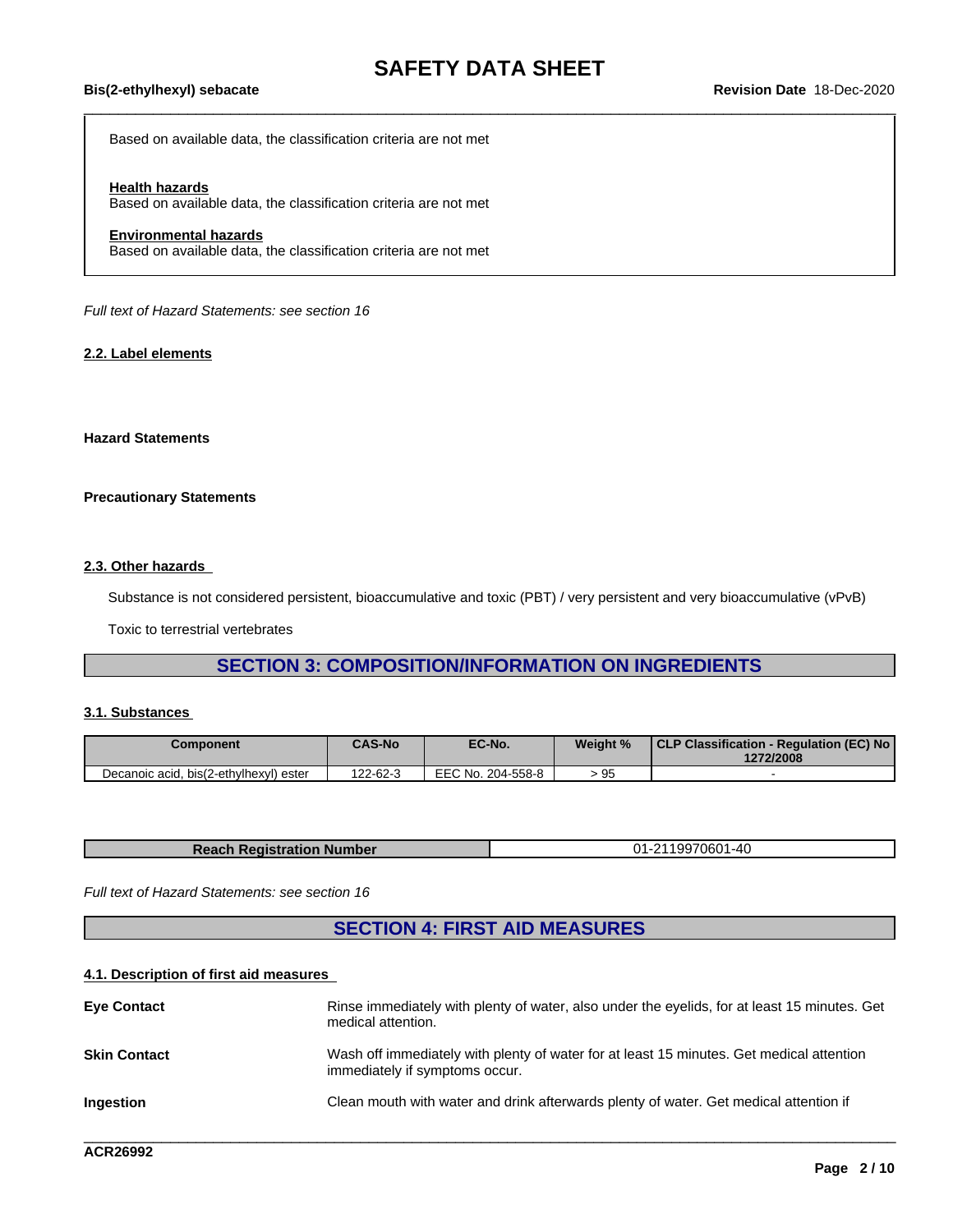symptoms occur.

**Inhalation** Remove to fresh air. Get medical attention immediately if symptoms occur.

**Self-Protection of the First Aider** No special precautions required.

#### **4.2. Most important symptoms and effects, both acute and delayed**

None reasonably foreseeable.

#### **4.3. Indication of any immediate medical attention and special treatment needed**

**Notes to Physician** Treat symptomatically.

### **SECTION 5: FIREFIGHTING MEASURES**

#### **5.1. Extinguishing media**

#### **Suitable Extinguishing Media**

Water spray. Carbon dioxide (CO<sub>2</sub>). Dry chemical. Chemical foam.

#### **Extinguishing media which must not be used for safety reasons** No information available.

#### **5.2. Special hazards arising from the substance or mixture**

Thermal decomposition can lead to release of irritating gases and vapors.

#### **Hazardous Combustion Products**

Carbon monoxide (CO), Carbon dioxide (CO2).

#### **5.3. Advice for firefighters**

As in any fire, wear self-contained breathing apparatus pressure-demand, MSHA/NIOSH (approved or equivalent) and full protective gear.

### **SECTION 6: ACCIDENTAL RELEASE MEASURES**

#### **6.1. Personal precautions, protective equipment and emergency procedures**

Ensure adequate ventilation. Use personal protective equipment as required.

#### **6.2. Environmental precautions**

Should not be released into the environment.

#### **6.3. Methods and material for containment and cleaning up**

Sweep up and shovel into suitable containers for disposal.

#### **6.4. Reference to other sections**

Refer to protective measures listed in Sections 8 and 13.

#### **SECTION 7: HANDLING AND STORAGE**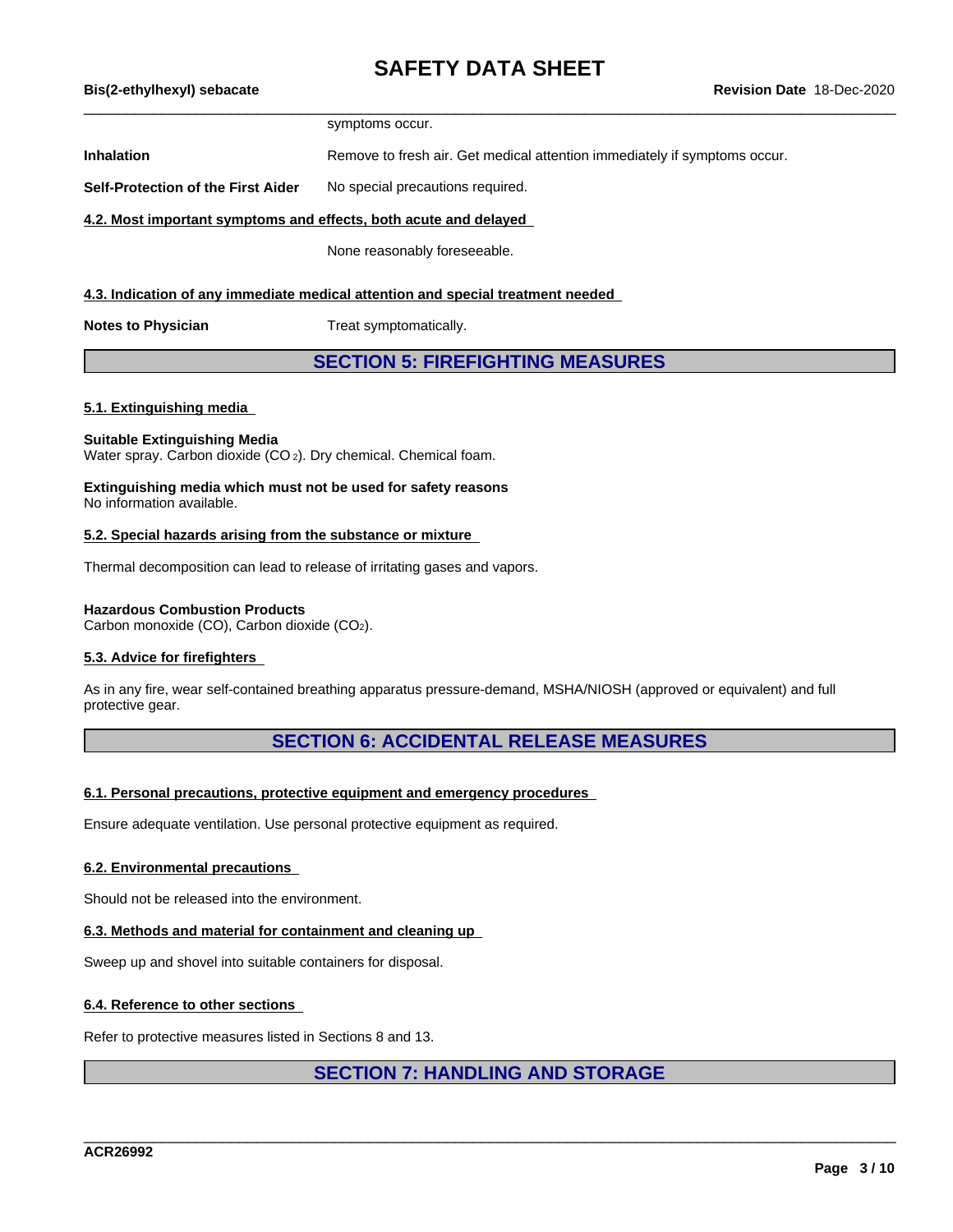## \_\_\_\_\_\_\_\_\_\_\_\_\_\_\_\_\_\_\_\_\_\_\_\_\_\_\_\_\_\_\_\_\_\_\_\_\_\_\_\_\_\_\_\_\_\_\_\_\_\_\_\_\_\_\_\_\_\_\_\_\_\_\_\_\_\_\_\_\_\_\_\_\_\_\_\_\_\_\_\_\_\_\_\_\_\_\_\_\_\_\_\_\_\_ **Bis(2-ethylhexyl) sebacate Revision Date** 18-Dec-2020

#### **7.1. Precautions for safe handling**

Wear personal protective equipment/face protection. Ensure adequate ventilation. Avoid contact with skin, eyes or clothing. Avoid ingestion and inhalation.

#### **Hygiene Measures**

Handle in accordance with good industrial hygiene and safety practice. Keep away from food, drink and animal feeding stuffs. Do not eat, drink or smoke when using this product. Remove and wash contaminated clothing and gloves, including the inside, before re-use. Wash hands before breaks and after work.

#### **7.2. Conditions for safe storage, including any incompatibilities**

Keep container tightly closed in a dry and well-ventilated place.

**Technical Rules for Hazardous Substances (TRGS) 510 Storage Class (LGK) (Germany)** Class 10

#### **7.3. Specific end use(s)**

Use in laboratories

#### **SECTION 8: EXPOSURE CONTROLS/PERSONAL PROTECTION**

#### **8.1. Control parameters**

**Exposure limits** List source(s):

#### **Biological limit values**

This product, as supplied, does not contain any hazardous materials with biological limits established by the region specific regulatory bodies

#### **Monitoring methods**

BS EN 14042:2003 Title Identifier: Workplace atmospheres. Guide for the application and use of procedures for the assessment of exposure to chemical and biological agents.

MDHS70 General methods for sampling airborne gases and vapours

#### **Derived No Effect Level (DNEL)** No information available

| Route of exposure | Acute effects (local) | <b>Acute effects</b><br>(systemic) | <b>Chronic effects</b><br>(local) | <b>Chronic effects</b><br>(systemic) |
|-------------------|-----------------------|------------------------------------|-----------------------------------|--------------------------------------|
| Oral              |                       |                                    |                                   |                                      |
| <b>Dermal</b>     |                       |                                    |                                   |                                      |
| <b>Inhalation</b> |                       |                                    |                                   |                                      |

**Predicted No Effect Concentration** No information available. **(PNEC)**

#### **8.2. Exposure controls**

#### **Engineering Measures**

None under normal use conditions.

### **Personal protective equipment**

**Eye Protection** Wear safety glasses with side shields (or goggles) (European standard - EN 166)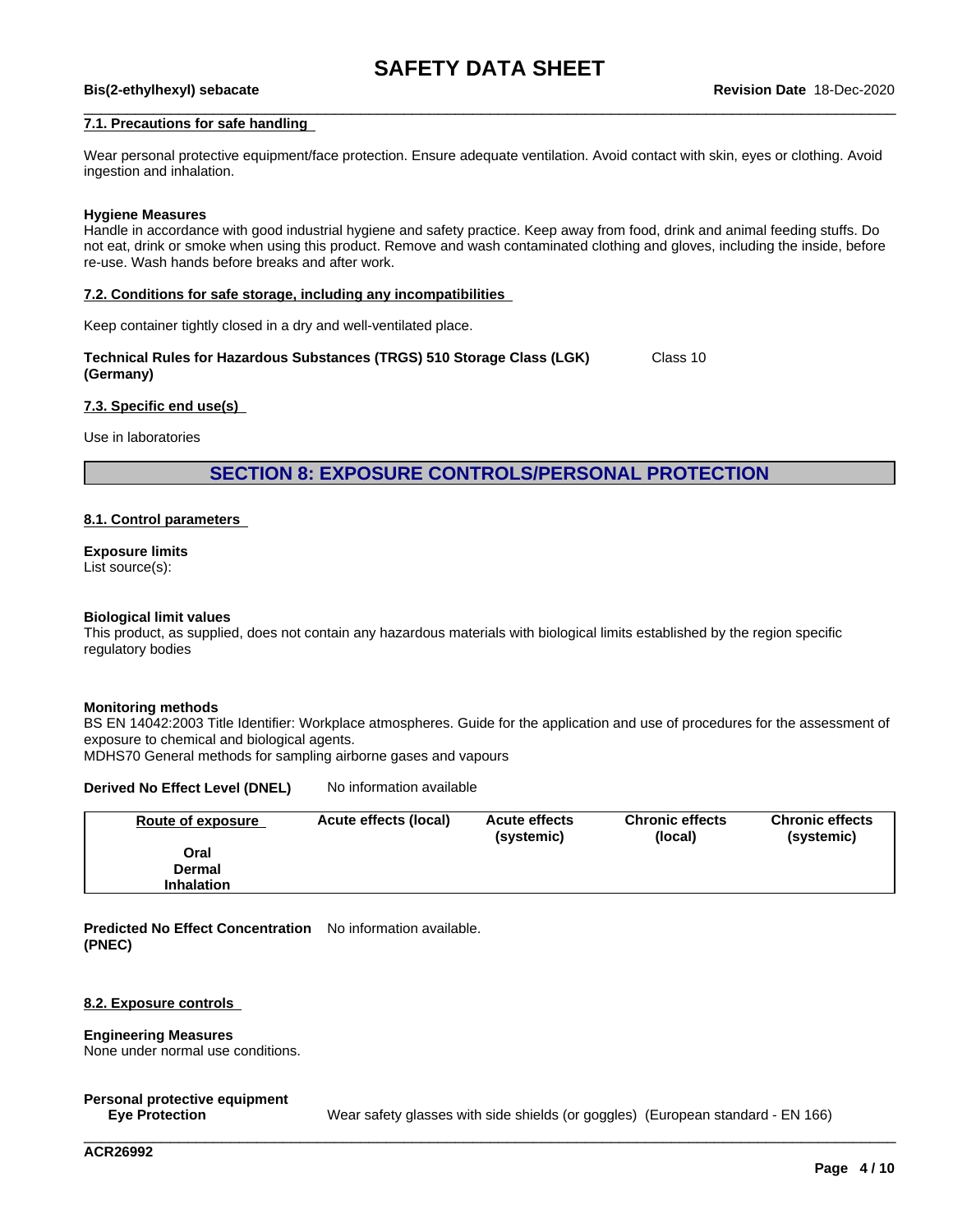| <b>Breakthrough time</b><br><b>Glove thickness</b><br><b>EU</b> standard<br><b>Glove material</b><br><b>Glove comments</b><br>See manufacturers<br>Nitrile rubber<br><b>EN 374</b><br>(minimum requirement)<br>Neoprene<br>recommendations<br>Natural rubber<br><b>PVC</b><br>Skin and body protection<br>Wear appropriate protective gloves and clothing to prevent skin exposure<br>Inspect gloves before use.<br>Please observe the instructions regarding permeability and breakthrough time which are provided by the supplier of the gloves.<br>(Refer to manufacturer/supplier for information)<br>Ensure gloves are suitable for the task: Chemical compatability, Dexterity, Operational conditions, User susceptibility, e.g.<br>Remove gloves with care avoiding skin contamination.<br>No protective equipment is needed under normal use conditions.<br><b>Respiratory Protection</b><br>Large scale/emergency use<br>are exceeded or if irritation or other symptoms are experienced<br>Recommended Filter type: Particle filter 2<br>Small scale/Laboratory use<br>Maintain adequate ventilation<br><b>Recommended half mask:-</b> Valve filtering: EN405; or; Half mask: EN140; plus filter, EN<br>141 | <b>Hand Protection</b> | Protective gloves |  |
|------------------------------------------------------------------------------------------------------------------------------------------------------------------------------------------------------------------------------------------------------------------------------------------------------------------------------------------------------------------------------------------------------------------------------------------------------------------------------------------------------------------------------------------------------------------------------------------------------------------------------------------------------------------------------------------------------------------------------------------------------------------------------------------------------------------------------------------------------------------------------------------------------------------------------------------------------------------------------------------------------------------------------------------------------------------------------------------------------------------------------------------------------------------------------------------------------------------------|------------------------|-------------------|--|
| sensitisation effects, also take into consideration the specific local conditions under which the product is used, such as the danger<br>Use a NIOSH/MSHA or European Standard EN 136 approved respirator if exposure limits                                                                                                                                                                                                                                                                                                                                                                                                                                                                                                                                                                                                                                                                                                                                                                                                                                                                                                                                                                                           |                        |                   |  |
|                                                                                                                                                                                                                                                                                                                                                                                                                                                                                                                                                                                                                                                                                                                                                                                                                                                                                                                                                                                                                                                                                                                                                                                                                        |                        |                   |  |
|                                                                                                                                                                                                                                                                                                                                                                                                                                                                                                                                                                                                                                                                                                                                                                                                                                                                                                                                                                                                                                                                                                                                                                                                                        | of cuts, abrasion.     |                   |  |
|                                                                                                                                                                                                                                                                                                                                                                                                                                                                                                                                                                                                                                                                                                                                                                                                                                                                                                                                                                                                                                                                                                                                                                                                                        |                        |                   |  |
|                                                                                                                                                                                                                                                                                                                                                                                                                                                                                                                                                                                                                                                                                                                                                                                                                                                                                                                                                                                                                                                                                                                                                                                                                        |                        |                   |  |
|                                                                                                                                                                                                                                                                                                                                                                                                                                                                                                                                                                                                                                                                                                                                                                                                                                                                                                                                                                                                                                                                                                                                                                                                                        |                        |                   |  |

**Environmental exposure controls** No information available.

### **SECTION 9: PHYSICAL AND CHEMICAL PROPERTIES**

\_\_\_\_\_\_\_\_\_\_\_\_\_\_\_\_\_\_\_\_\_\_\_\_\_\_\_\_\_\_\_\_\_\_\_\_\_\_\_\_\_\_\_\_\_\_\_\_\_\_\_\_\_\_\_\_\_\_\_\_\_\_\_\_\_\_\_\_\_\_\_\_\_\_\_\_\_\_\_\_\_\_\_\_\_\_\_\_\_\_\_\_\_\_

#### **9.1. Information on basic physical and chemical properties**

| <b>Physical State</b>                                                                                                                                                                                                                                                                                                                                 | Liquid                                                                                                                                                                                               |                                          |
|-------------------------------------------------------------------------------------------------------------------------------------------------------------------------------------------------------------------------------------------------------------------------------------------------------------------------------------------------------|------------------------------------------------------------------------------------------------------------------------------------------------------------------------------------------------------|------------------------------------------|
| Appearance<br>Odor<br><b>Odor Threshold</b><br><b>Melting Point/Range</b><br><b>Softening Point</b><br><b>Boiling Point/Range</b><br><b>Flammability (liquid)</b><br><b>Flammability (solid,gas)</b><br><b>Explosion Limits</b>                                                                                                                       | Light yellow<br>Slight<br>No data available<br>$-55$ °C / $-67$ °F<br>No data available<br>212 °C / 413.6 °F<br>No data available<br>Not applicable<br>No data available                             | @ 1 mmHg<br>Liquid                       |
| <b>Flash Point</b><br><b>Autoignition Temperature</b><br><b>Decomposition Temperature</b><br>рH<br><b>Viscosity</b><br><b>Water Solubility</b><br>Solubility in other solvents<br><b>Partition Coefficient (n-octanol/water)</b><br><b>Component</b><br>Decanoic acid, bis(2-ethylhexyl) ester<br><b>Vapor Pressure</b><br>Density / Specific Gravity | 215 °C / 419 °F<br>400 °C / 752 °F<br>300 °C<br>No information available<br>ca 23 mPa s at 20 $^{\circ}$ C<br>Insoluble<br>No information available<br>log Pow<br>3.74<br>0.001 hPa @ 20 °C<br>0.910 | <b>Method -</b> No information available |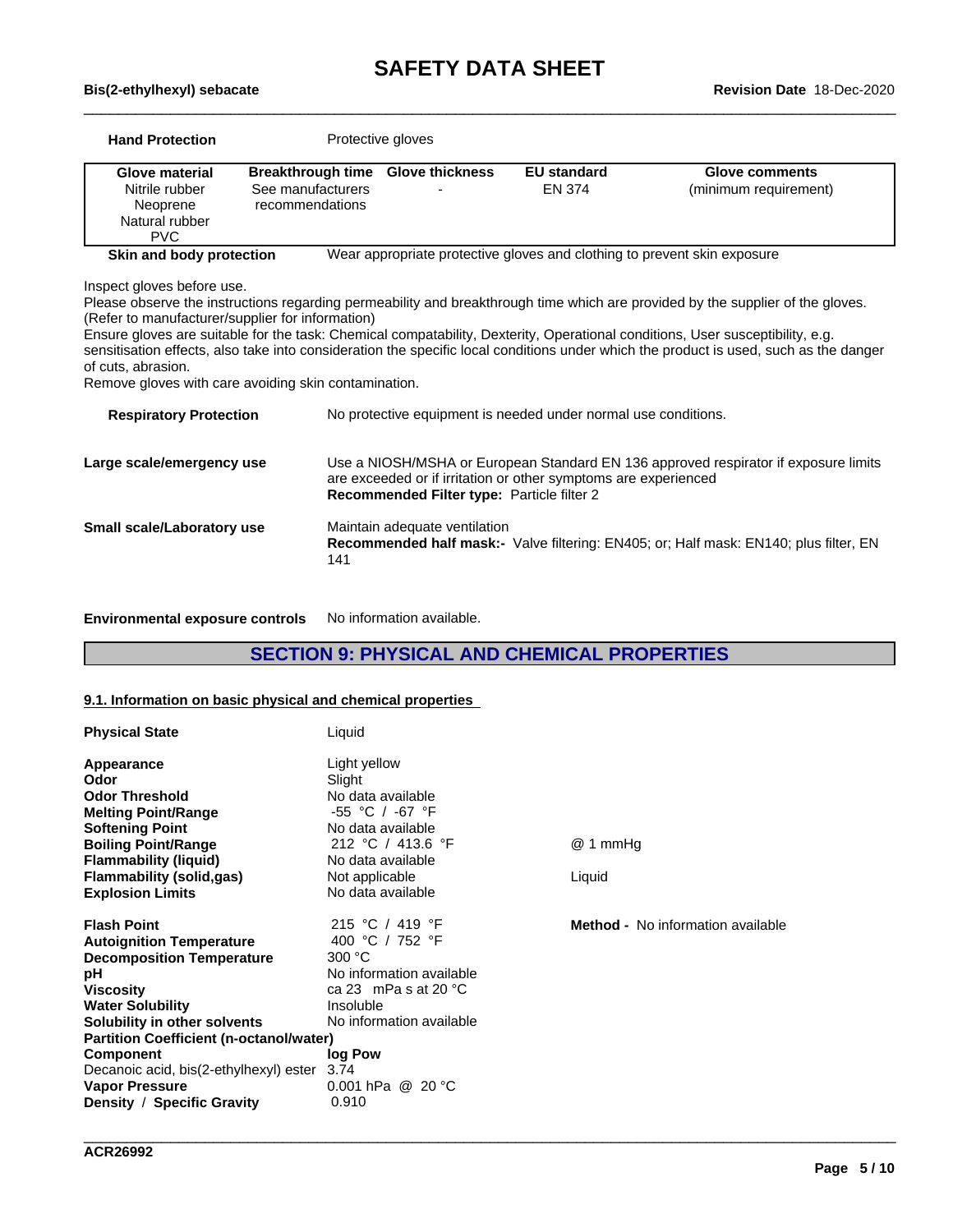# **SAFETY DATA SHEET**<br>Revision Date 18-Dec-2020

| Bis(2-ethylhexyl) sebacate                                                     |                                                                |                         | <b>Revision Date 18-Dec-2020</b> |
|--------------------------------------------------------------------------------|----------------------------------------------------------------|-------------------------|----------------------------------|
| <b>Bulk Density</b><br><b>Vapor Density</b><br><b>Particle characteristics</b> | Not applicable<br>No data available<br>Not applicable (liquid) | Liquid<br>$(Air = 1.0)$ |                                  |
| 9.2. Other information                                                         |                                                                |                         |                                  |
| <b>Molecular Formula</b><br><b>Molecular Weight</b>                            | C <sub>26</sub> H <sub>50</sub> O <sub>4</sub><br>426.67       |                         |                                  |
|                                                                                | <b>SECTION 10: STABILITY AND REACTIVITY</b>                    |                         |                                  |
| 10.1. Reactivity                                                               | None known, based on information available                     |                         |                                  |
| 10.2. Chemical stability                                                       | No information available.                                      |                         |                                  |
| 10.3. Possibility of hazardous reactions                                       |                                                                |                         |                                  |
| <b>Hazardous Polymerization</b><br><b>Hazardous Reactions</b>                  | No information available.<br>None under normal processing.     |                         |                                  |
| 10.4. Conditions to avoid                                                      | Incompatible products.                                         |                         |                                  |
| 10.5. Incompatible materials                                                   | Strong oxidizing agents.                                       |                         |                                  |

**10.6. Hazardous decomposition products**

Carbon monoxide (CO). Carbon dioxide (CO2).

### **SECTION 11: TOXICOLOGICAL INFORMATION**

\_\_\_\_\_\_\_\_\_\_\_\_\_\_\_\_\_\_\_\_\_\_\_\_\_\_\_\_\_\_\_\_\_\_\_\_\_\_\_\_\_\_\_\_\_\_\_\_\_\_\_\_\_\_\_\_\_\_\_\_\_\_\_\_\_\_\_\_\_\_\_\_\_\_\_\_\_\_\_\_\_\_\_\_\_\_\_\_\_\_\_\_\_\_

#### **11.1. Information on hazard classes as defined in Regulation (EC) No 1272/2008**

| <b>Product Information</b>                                                  | No acute toxicity information is available for this product                                                                                                                                              |
|-----------------------------------------------------------------------------|----------------------------------------------------------------------------------------------------------------------------------------------------------------------------------------------------------|
| (a) acute toxicity;<br>Oral<br>Dermal<br><b>Inhalation</b>                  | Based on available data, the classification criteria are not met<br>Based on available data, the classification criteria are not met<br>Based on available data, the classification criteria are not met |
| (b) skin corrosion/irritation;                                              | Based on available data, the classification criteria are not met                                                                                                                                         |
| (c) serious eye damage/irritation;                                          | Based on available data, the classification criteria are not met                                                                                                                                         |
| (d) respiratory or skin sensitization;<br><b>Respiratory</b><br><b>Skin</b> | Based on available data, the classification criteria are not met<br>Based on available data, the classification criteria are not met                                                                     |
| (e) germ cell mutagenicity;                                                 | Based on available data, the classification criteria are not met                                                                                                                                         |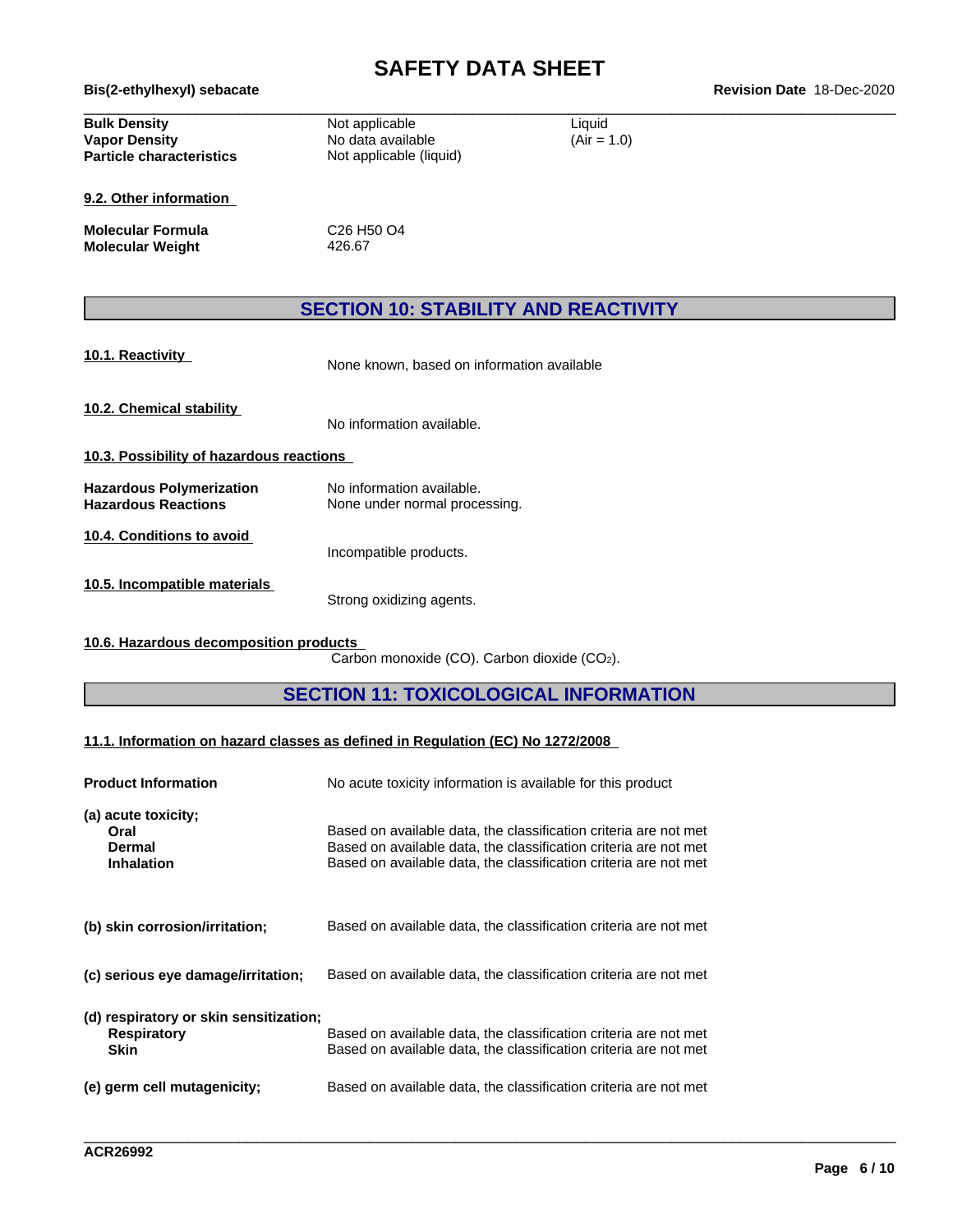| Bis(2-ethylhexyl) sebacate                                                     |                                                                  | <b>Revision Date 18-Dec-2020</b> |
|--------------------------------------------------------------------------------|------------------------------------------------------------------|----------------------------------|
| (f) carcinogenicity;                                                           | Based on available data, the classification criteria are not met |                                  |
|                                                                                | There are no known carcinogenic chemicals in this product        |                                  |
| (g) reproductive toxicity;                                                     | Based on available data, the classification criteria are not met |                                  |
| (h) STOT-single exposure;                                                      | Based on available data, the classification criteria are not met |                                  |
| (i) STOT-repeated exposure;                                                    | Based on available data, the classification criteria are not met |                                  |
| <b>Target Organs</b>                                                           | None known.                                                      |                                  |
| (j) aspiration hazard;                                                         | Based on available data, the classification criteria are not met |                                  |
| <b>Other Adverse Effects</b>                                                   | The toxicological properties have not been fully investigated.   |                                  |
| <b>Symptoms / effects, both acute and No information available.</b><br>delayed |                                                                  |                                  |

#### **11.2. Information on other hazards**

**Endocrine Disrupting Properties** Assess endocrine disrupting properties for human health. This product does not contain any known or suspected endocrine disruptors.

### **SECTION 12: ECOLOGICAL INFORMATION**

**12.1. Toxicity Ecotoxicity effects** .

| 12.2. Persistence and degradability<br><b>Persistence</b>                          | Expected to be biodegradable<br>May persist, based on information available. |                                                                                                                                                                                               |
|------------------------------------------------------------------------------------|------------------------------------------------------------------------------|-----------------------------------------------------------------------------------------------------------------------------------------------------------------------------------------------|
| 12.3. Bioaccumulative potential                                                    |                                                                              | Product has a low potential to bioconcentrate; May have some potential to bioaccumulate                                                                                                       |
| Component                                                                          | log Pow                                                                      | <b>Bioconcentration factor (BCF)</b>                                                                                                                                                          |
| Decanoic acid, bis(2-ethylhexyl) ester                                             | 3.74                                                                         | No data available                                                                                                                                                                             |
| 12.5. Results of PBT and vPvB<br>assessment                                        | unlikely to penetrate soil<br>and very bioaccumulative (vPvB).               | to penetrate soil Is not likely mobile in the environment due its low water solubility. Spillage<br>Substance is not considered persistent, bioaccumulative and toxic (PBT) / very persistent |
| 12.6. Endocrine disrupting<br>properties<br><b>Endocrine Disruptor Information</b> | This product does not contain any known or suspected endocrine disruptors    |                                                                                                                                                                                               |
| 12.7. Other adverse effects                                                        |                                                                              |                                                                                                                                                                                               |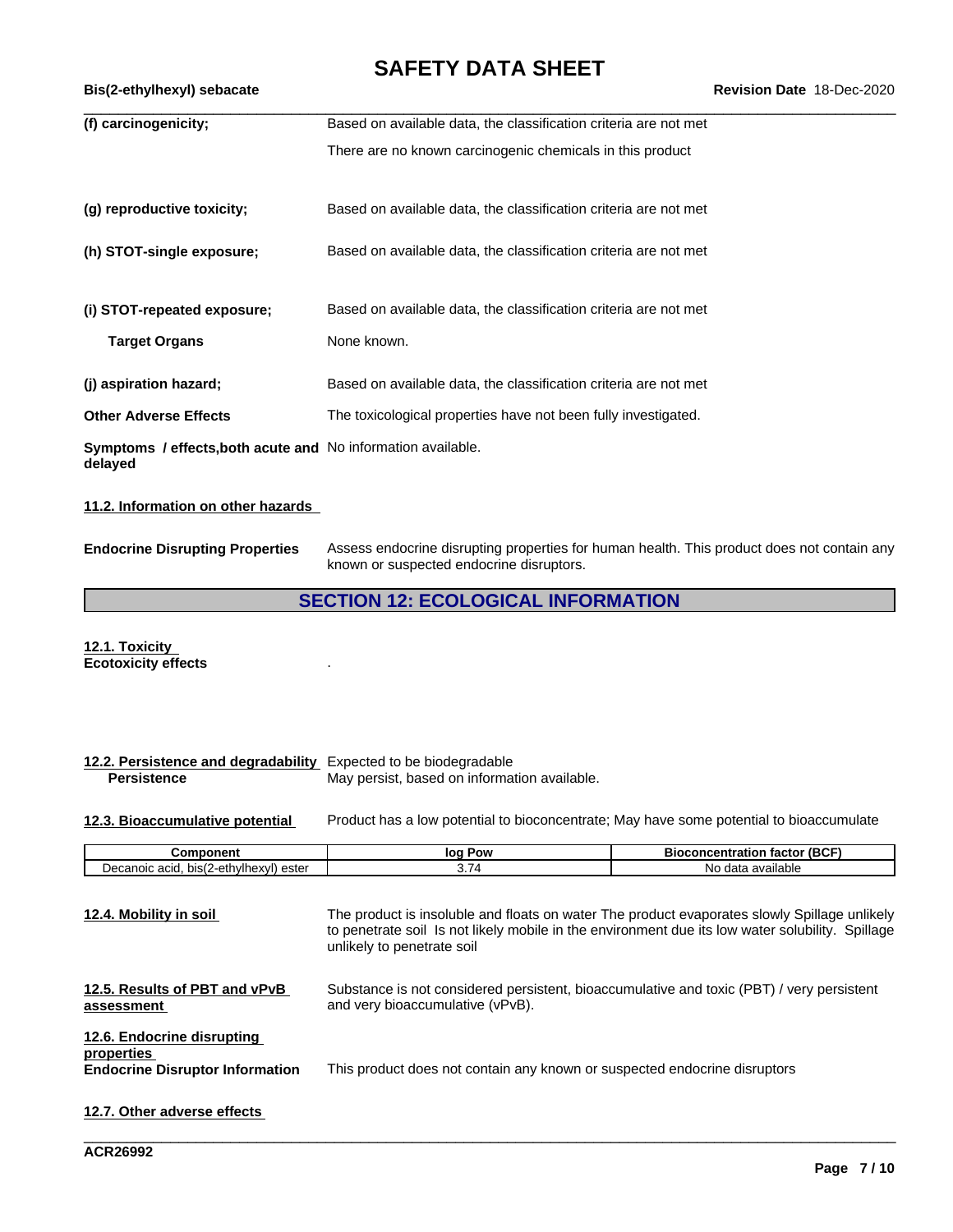## \_\_\_\_\_\_\_\_\_\_\_\_\_\_\_\_\_\_\_\_\_\_\_\_\_\_\_\_\_\_\_\_\_\_\_\_\_\_\_\_\_\_\_\_\_\_\_\_\_\_\_\_\_\_\_\_\_\_\_\_\_\_\_\_\_\_\_\_\_\_\_\_\_\_\_\_\_\_\_\_\_\_\_\_\_\_\_\_\_\_\_\_\_\_ **Bis(2-ethylhexyl) sebacate Revision Date** 18-Dec-2020

#### **Persistent Organic Pollutant** This product does not contain any known or suspected substance **Ozone Depletion Potential** This product does not contain any known or suspected substance

### **SECTION 13: DISPOSAL CONSIDERATIONS**

#### **13.1. Waste treatment methods**

| Waste from Residues/Unused<br><b>Products</b> | Chemical waste generators must determine whether a discarded chemical is classified as a<br>hazardous waste. Consult local, regional, and national hazardous waste regulations to<br>ensure complete and accurate classification. |
|-----------------------------------------------|-----------------------------------------------------------------------------------------------------------------------------------------------------------------------------------------------------------------------------------|
| <b>Contaminated Packaging</b>                 | Empty remaining contents. Dispose of in accordance with local regulations. Do not re-use<br>empty containers.                                                                                                                     |
| European Waste Catalogue (EWC)                | According to the European Waste Catalog, Waste Codes are not product specific, but<br>application specific.                                                                                                                       |
| <b>Other Information</b>                      | Waste codes should be assigned by the user based on the application for which the product<br>was used.                                                                                                                            |

#### **SECTION 14: TRANSPORT INFORMATION**

**14.1. UN number 14.2. UN proper shipping name 14.3. Transport hazard class(es) 14.4. Packing group ADR** Not regulated

**IMDG/IMO** Not regulated

**14.1. UN number 14.2. UN proper shipping name 14.3. Transport hazard class(es) 14.4. Packing group**

**IATA** Not regulated **14.1. UN number 14.2. UN proper shipping name 14.3. Transport hazard class(es) 14.4. Packing group**

**14.5. Environmental hazards** No hazards identified

**14.6. Special precautions for user** No special precautions required

**14.7. Maritime transport in bulk according to IMO instruments**

Not applicable, packaged goods

### **SECTION 15: REGULATORY INFORMATION**

#### **15.1. Safety, health and environmental regulations/legislation specific for the substance or mixture**

#### **International Inventories**

X = listed, Europe (EINECS/ELINCS/NLP), U.S.A. (TSCA), Canada (DSL/NDSL), Philippines (PICCS), China (IECSC), Japan (ENCS), Australia (AICS), Korea (ECL).

| KECL<br><b>AICS</b><br>5000<br><b>ENCS</b><br><b>PICCS</b><br><br>wal | 'NDSL | <b>DSL</b> | TCC.<br>יש | <b>NLP</b> | $\cdots$<br>∟INCS. | <b>EINECS</b><br>نس۔ | Component |
|-----------------------------------------------------------------------|-------|------------|------------|------------|--------------------|----------------------|-----------|
|-----------------------------------------------------------------------|-------|------------|------------|------------|--------------------|----------------------|-----------|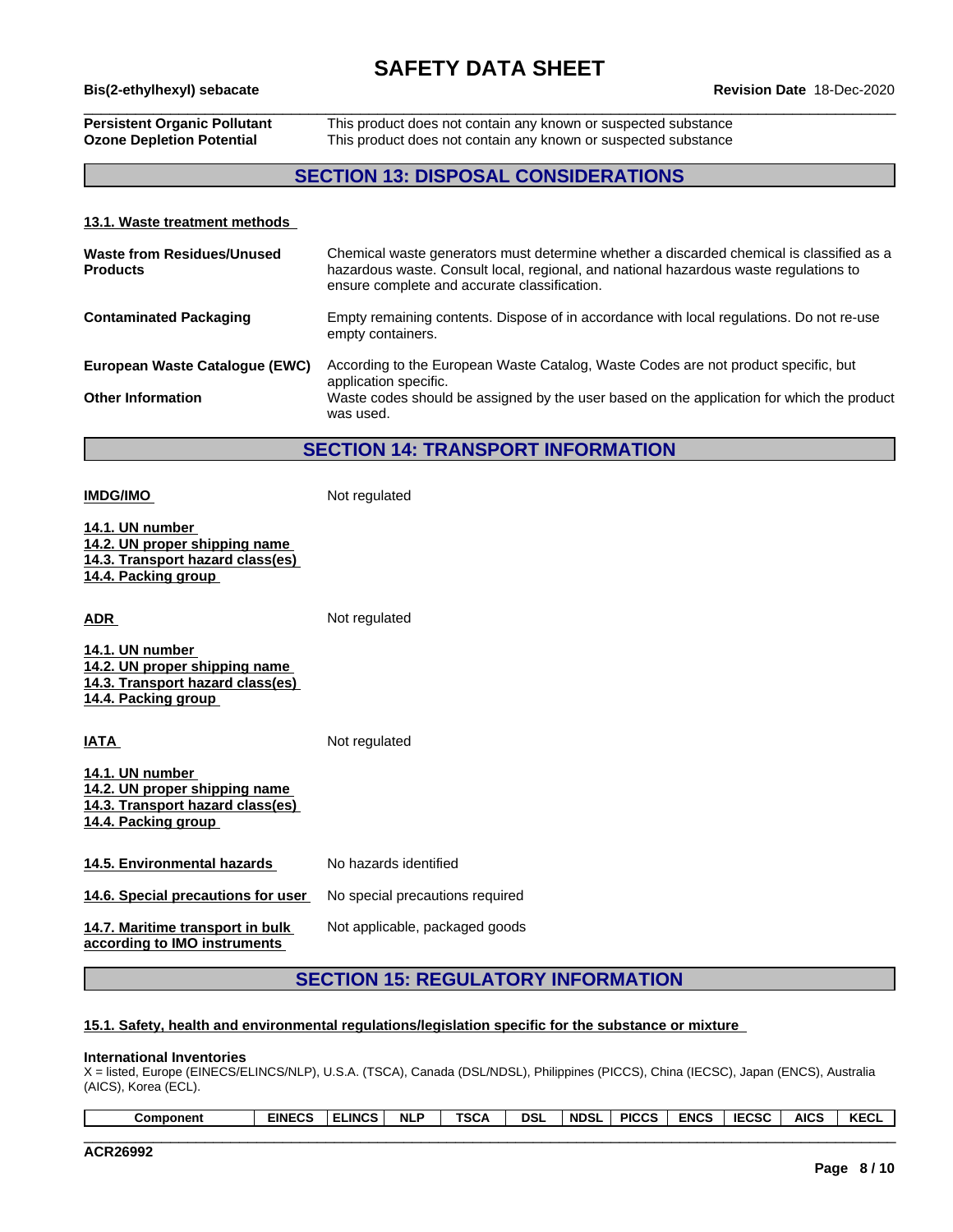| Bis(2-ethylhexyl) sebacate                |           |  |   |   |  | <b>Revision Date</b> | 18-Dec-2020 |
|-------------------------------------------|-----------|--|---|---|--|----------------------|-------------|
| Decanoic acid.<br>bis(2-ethylhexyl) ester | 204-558-8 |  | ↗ | ٠ |  |                      | KE-0940     |

### Regulation (EC) No 649/2012 of the European Parliament and of the Council of 4 July 2012 concerning the export and **import of dangerous chemicals**

Not applicable

#### **National Regulations**

**WGK Classification** See table for values

| Component                        | Water Classification (VwVwS)<br>Germany | <b>TA-Luft Class</b><br>Germany - |
|----------------------------------|-----------------------------------------|-----------------------------------|
| Decanoic acid, bis(2-ethylhexyl) | awg                                     |                                   |
| ester                            |                                         |                                   |

**UK** - Take note of Control of Substances Hazardous to Health Regulations (COSHH) 2002 and 2005 Amendment

#### **15.2. Chemical safety assessment**

A Chemical Safety Assessment/Report (CSA/CSR) has not been conducted

### **SECTION 16: OTHER INFORMATION**

#### **Full text of H-Statements referred to undersections 2 and 3**

#### **Legend**

| <b>CAS</b> - Chemical Abstracts Service                                                                                                                                                                                                                                                                                                                                                                                                                                                                 | <b>TSCA</b> - United States Toxic Substances Control Act Section 8(b)<br>Inventory                                                                                                                                                                                                                                             |
|---------------------------------------------------------------------------------------------------------------------------------------------------------------------------------------------------------------------------------------------------------------------------------------------------------------------------------------------------------------------------------------------------------------------------------------------------------------------------------------------------------|--------------------------------------------------------------------------------------------------------------------------------------------------------------------------------------------------------------------------------------------------------------------------------------------------------------------------------|
| <b>EINECS/ELINCS</b> - European Inventory of Existing Commercial Chemical DSL/NDSL - Canadian Domestic Substances List/Non-Domestic<br>Substances/EU List of Notified Chemical Substances<br><b>PICCS</b> - Philippines Inventory of Chemicals and Chemical Substances<br><b>IECSC</b> - Chinese Inventory of Existing Chemical Substances<br><b>KECL</b> - Korean Existing and Evaluated Chemical Substances                                                                                           | Substances List<br><b>ENCS</b> - Japanese Existing and New Chemical Substances<br>AICS - Australian Inventory of Chemical Substances<br>NZIoC - New Zealand Inventory of Chemicals                                                                                                                                             |
| <b>WEL</b> - Workplace Exposure Limit<br><b>ACGIH</b> - American Conference of Governmental Industrial Hygienists<br><b>DNEL</b> - Derived No Effect Level<br><b>RPE</b> - Respiratory Protective Equipment<br>LC50 - Lethal Concentration 50%<br><b>NOEC</b> - No Observed Effect Concentration<br><b>PBT</b> - Persistent, Bioaccumulative, Toxic                                                                                                                                                     | <b>TWA</b> - Time Weighted Average<br><b>IARC</b> - International Agency for Research on Cancer<br>Predicted No Effect Concentration (PNEC)<br>LD50 - Lethal Dose 50%<br><b>EC50</b> - Effective Concentration 50%<br><b>POW</b> - Partition coefficient Octanol: Water<br><b>vPvB</b> - very Persistent, very Bioaccumulative |
| <b>ADR</b> - European Agreement Concerning the International Carriage of<br>Dangerous Goods by Road<br><b>IMO/IMDG</b> - International Maritime Organization/International Maritime<br>Dangerous Goods Code<br><b>OECD</b> - Organisation for Economic Co-operation and Development<br><b>BCF</b> - Bioconcentration factor<br>Key literature references and sources for data<br>https://echa.europa.eu/information-on-chemicals<br>Suppliers safety data sheet, Chemadvisor - LOLI, Merck index, RTECS | <b>ICAO/IATA</b> - International Civil Aviation Organization/International Air<br><b>Transport Association</b><br><b>MARPOL</b> - International Convention for the Prevention of Pollution from<br>Ships<br><b>ATE</b> - Acute Toxicity Estimate<br>VOC (volatile organic compound)                                            |

#### **Training Advice**

Chemical hazard awareness training, incorporating labelling, Safety Data Sheets (SDS), Personal Protective Equipment (PPE) and hygiene.